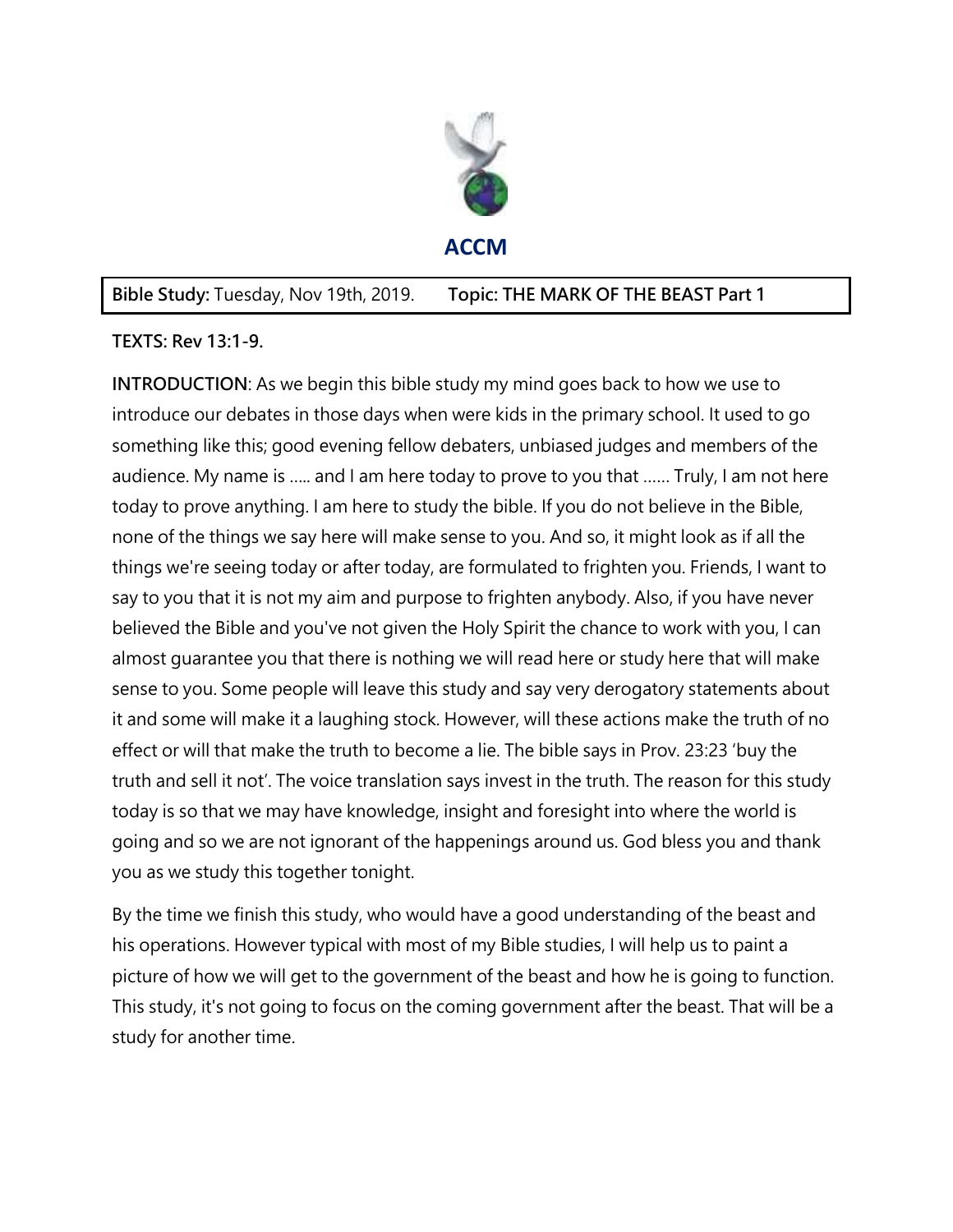In this study therefore, we are going to consider the following:

- 1. Who is the beast?
- 2. What are the other names of the beast in the Bible?
- 3. What is his origin?
- 4. When and where will he operate?
- 5. What will his operations look like?
- 6. How will he come on board?
- 7. Where does rapture and the Christians come in this scenario?
- 8. What is the significance of Israel in this matter?
- 9. How is the world preparing for the operations of the Beast?

#### DETAILS:

The operation of the beast is not going to be sudden. **Daniel 9:20-27.**

Activity: (Please Google the beast in Revelations and let me see.

I will therefore want us to consider studying Revelations Chapter 12 and understand it before we move into this topic proper which is "the mark of the beast".

### **TEXT: Rev 12:1-13.**

The KJV used the word a great **wonder** appeared. The NKJV used the word a great sign. What is the difference between both?

Note: The Greek word for wonder and sign in this passage is used interchangeably. It is "semeion". However, you will find out that word was derived from another Greek word which is "semaino" which means to signify.

**Chronology of events**: We will find out that the time lines in revelations are often not chronological and same goes for the narratives of the events.

### **Name all the personalities involved in this sign**

- 1. **The Woman:** Gen 37:9-11, Isaiah 54:5-6. Jer. 3:1:6-8.
- 2. **The Male Child:** Isaiah 9:6-7. (Acts 1:9-11)
- 3. **The Dragon:**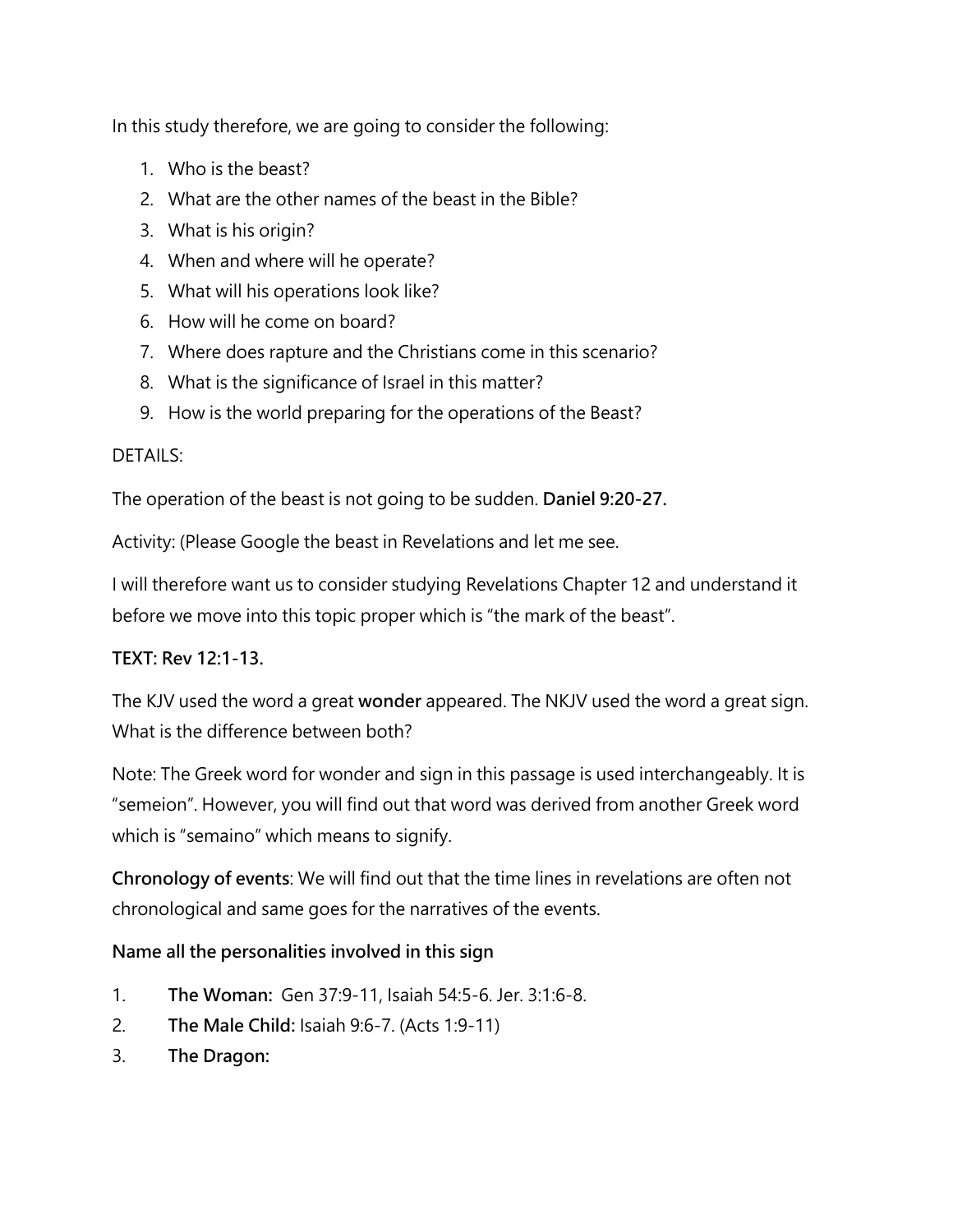## **The interplay of these personalities**

- 1. The woman is about to give birth to a male child, but the dragon is waiting to destroy this child.
- 2. The dragon fails to destroy the child and instead goes after the mother. This mother is Israel like we have already mentioned. The woman flees to the wilderness where God prepares a place for her for 1260 days Daniel 9:27, Mark 13:8-14, Matthew 24:4-22.
- 3. The child is taken up miraculously by God.

Now since Satan's main domain now is the earth, he starts his maneuvers to win more people to himself and take them with him to hell. Daniel 9:24-27. Rev 12:15.

# **SO, WHAT IS HAPPENING TODAY?**

An end date has been set for the devil: Rev 12:12

How short is the time referred to in Rev 12:12? II Peter 3:1-4, 8-10**.**

We are in the last seven days of the seventy sevens. Dan 9:21-27 That was also when the activities as seen in Revelations 12:13-17 started.

To successfully execute what has been planned in Rev 12:13-17, we can now skip to Chapter 13.

# **INTERLUDE**

In one of our Sunday messages a few weeks ago, under the topic the victorious Christian, I mentioned that one attribute of a victorious Christian is the ability to watch. To watch is not the same as to see. You may see, but you are not watching. A watchman should be able to synthesize and analyze what he is seeing so he could take a decision. Watching involves knowledge but when you see, you may not really be thinking. A watch full Christian therefore will not be amazed at the happenings on earth today; from politics, to local and international conflict, to technology, to education, to social challenges like marriage. These are coming together to fulfill the end time prophecy to prepare the way for the second coming of Jesus Christ. Some might see these as the coincidences of time, but call it what you may, I tell you that prophecies are unfolding right before our eyes. Whether it is Obama winning the election, or Donald Trump, or Boris Johnson or whoever, let me tell you that they are just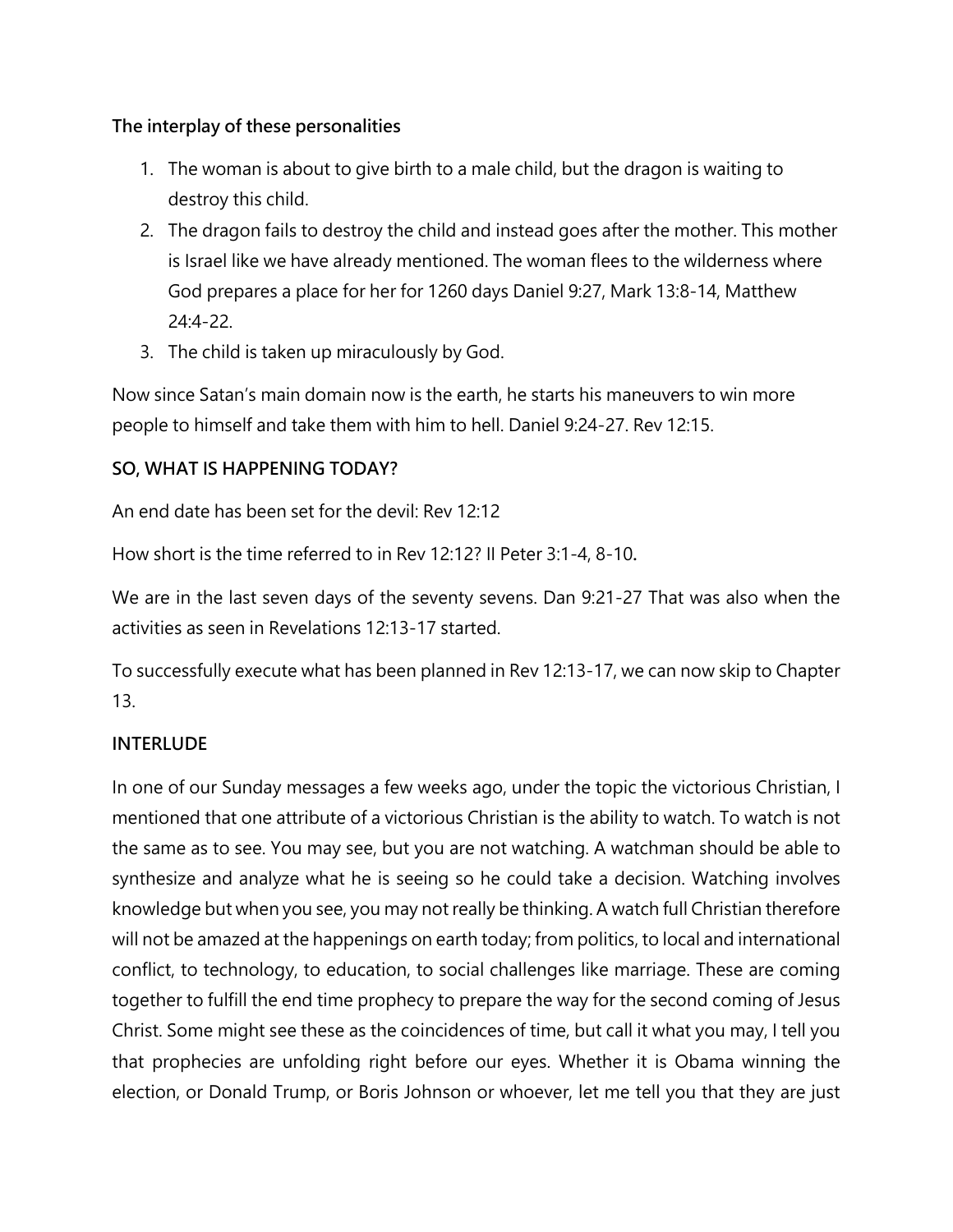pawns in the hands of almighty God to fulfill his designs and desires. Without leaders, certain remarkable and striking decisions will not be made. God needs these men to make decisions just like the ones that were made in the days when Jesus was born. Imagine that we did not have Caesar Augustus to make the decree that the census of the Romans and their subjects be taken, Jesus might never have been in Bethlehem, in fact perhaps He might have been born in Jerusalem. This will then make the prophecy of where he was going to be born not to be fulfilled. It was that decree of Caesar Augustus that caused the fulfilment of the prophecy that made Jesus to be born in Bethlehem. Today, that looks like a normal story that a certain leader dictated but we never realize that the powers of heaven were at play. There are decisions taken by President Obama that today are gradually paving way for the Antichrist to be revealed. In the same manner, there are also decisions taken by Donald Trump which are also paving the way for the appearance of the man of perdition. These are decisions that only these people could have taken. For instance, the explosion of abortion fights and LGBTQ challenges couldn't have been this formidable if President Obama did not give strength to these two issues. So many of the decisions taken by people in authority today all add up for the eventual revelation of the man of sin on the stage. To the ordinary men therefore, it may look like day-to-day political decisions, but to the spiritual watchmen, we know that prophecies are being fulfilled. Do we want to consider the use of technology today, for instance technologies like the cell Phone, the 5G telephone system, the proliferation of chips, drones, the latest building innovations, design of cars, Payment systems etc. These have had a tremendous effect on how people are being monitored or going to be monitored and interestingly how God is worshipped. These are preambles or preparations for the Antichrist to come upstage. About twenty-six years ago I was teaching a Sunday school in a large Church in Nigeria. The topic of the Sunday school that morning has to do with end time message. This time in Nigeria, telephones were very rare and in fact that day in church, there may have been no one with a cell phone. During the discussion, I mentioned that cell phones will become so cheap in Nigeria that's the roadside corn seller the hair dresser will own more than one phone. This point, many people laughed and thought that I was crazy. In fact after the service some people came to me and said my interactions with the Western world is making me crazy. Let us look up the situation today and find out if I was right or wrong. In Nigeria today, some individuals own more than one cell phones and in fact some own multiple numbers of SIM cards. I said during that Sunday school class that these phones were not going to be available just for commercial reason